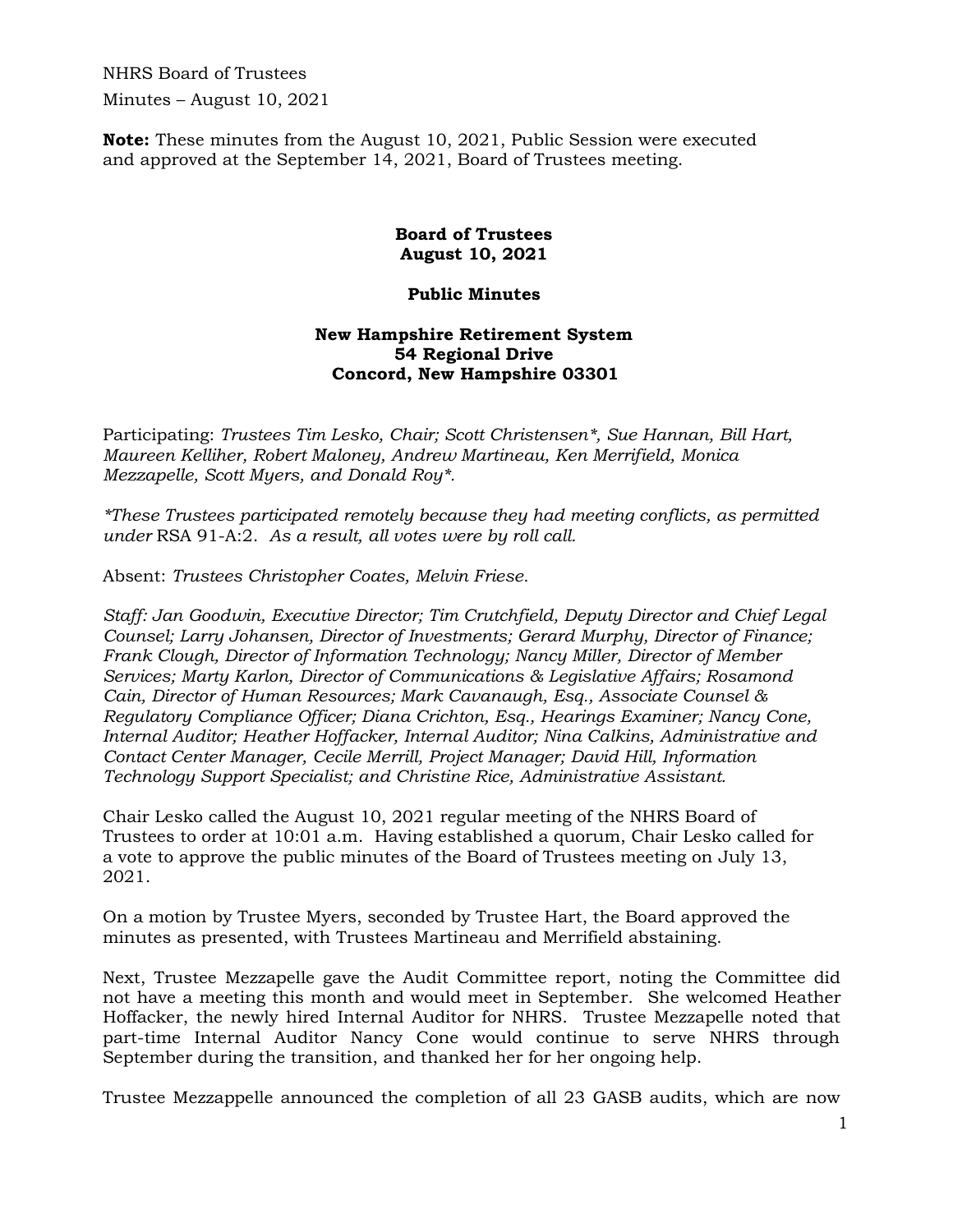with Plante Moran. She noted there would be an update of the FY22 Audit Plan when the Audit Committee meets next month. She then turned to Project Manager Cecile Merrill for the status of PGV3. Ms. Merrill reported that the overall project is 45% complete, with Deliverable 3 (D3) on benefit calculations at 84% complete. She shared that LRS would be on site later this month for training for the User Acceptance Testing, with the expectation that it would last through October. NHRS is reviewing the requirements for Deliverable 4 (D4), which focuses on benefit maintenance, insurance, and QDROs, and LRS will return in mid-September to work with staff on that deliverable. She noted there are five Data Conversion issues that involve extensive work on numerous records. NHRS will meet in September with its Employer Working Group for the employer reporting rollout to help employers with the transition from V2 to V3.

Trustee Roy presented the Governance Committee report, noting the Committee had not met since last month, but would meet following today's Board meeting to talk about the annual review of the Committee charter and the System's OFAC Policy.

Next, Trustee Kelliher reported on the Independent Investment Committee (IIC, Committee), which met on July 23, 2021. Next, Larry Johansen, Director of Investments, gave a review of investment returns over recent time-periods, the Work Plan, and the effects of COVID-19 on cash flow and asset allocation. He mentioned the Callan Monthly Review through June 30, 2021, and noted that the numbers are preliminary and the final fiscal year numbers would be available in late September, early October. Mr. Johansen gave an update on the search for a core non-U.S. equity manager and reported that Callan and staff would present final candidates in early fall. He reported that the Committee approved the Work Plan for the second quarter of FY22 and unanimously voted on the System's recommended changes to the new asset class guidelines. In addition, it discussed Callan's "Fiscal Year 2020 Annual Comparative Fee Analysis," and the Committee agreed to disclose capitalized Alternative Investment fees going forward and would report quarterly in compliance with HB 173. This expanded fee report will be presented at the September Board meeting. Lastly, the Committee heard global macroeconomic presentations from Fidelity, Alliance Bernstein, and BlackRock.

Mr. Johansen next updated the Board on the preliminary total fund performance, commenting on the dramatic improvement from last fiscal year. Mr. Johansen gave the preliminary total fund performance with FY '21 up 26.8%; 10.7% at three years; 10.9% at five years; 9% at 10 years, and 7.8% at 25 years. He reported that all asset classes are within range. He shared that the System's liquidity would carry through August and into the fall.

Mr. Johansen also responded to a question regarding certain asset declines among the small mid-cap, core non-U.S., and international small cap at June 30 versus May 31. Mr. Johansen explained that market volatility causes changes month to month and the System focuses on long-term performance for that reason.

Next, Trustee Myers gave his report on the Legislative Committee, which had met this morning prior to today's Board meeting. The Committee reviewed its charter and had no changes, and then discussed legislation proposed by staff pertaining to implementing a penalty to employers who do not provide requested member data in a timely manner, such as termination forms and audit adjustment corrections. The Committee voted unanimously to approve and recommend the legislation to the Board.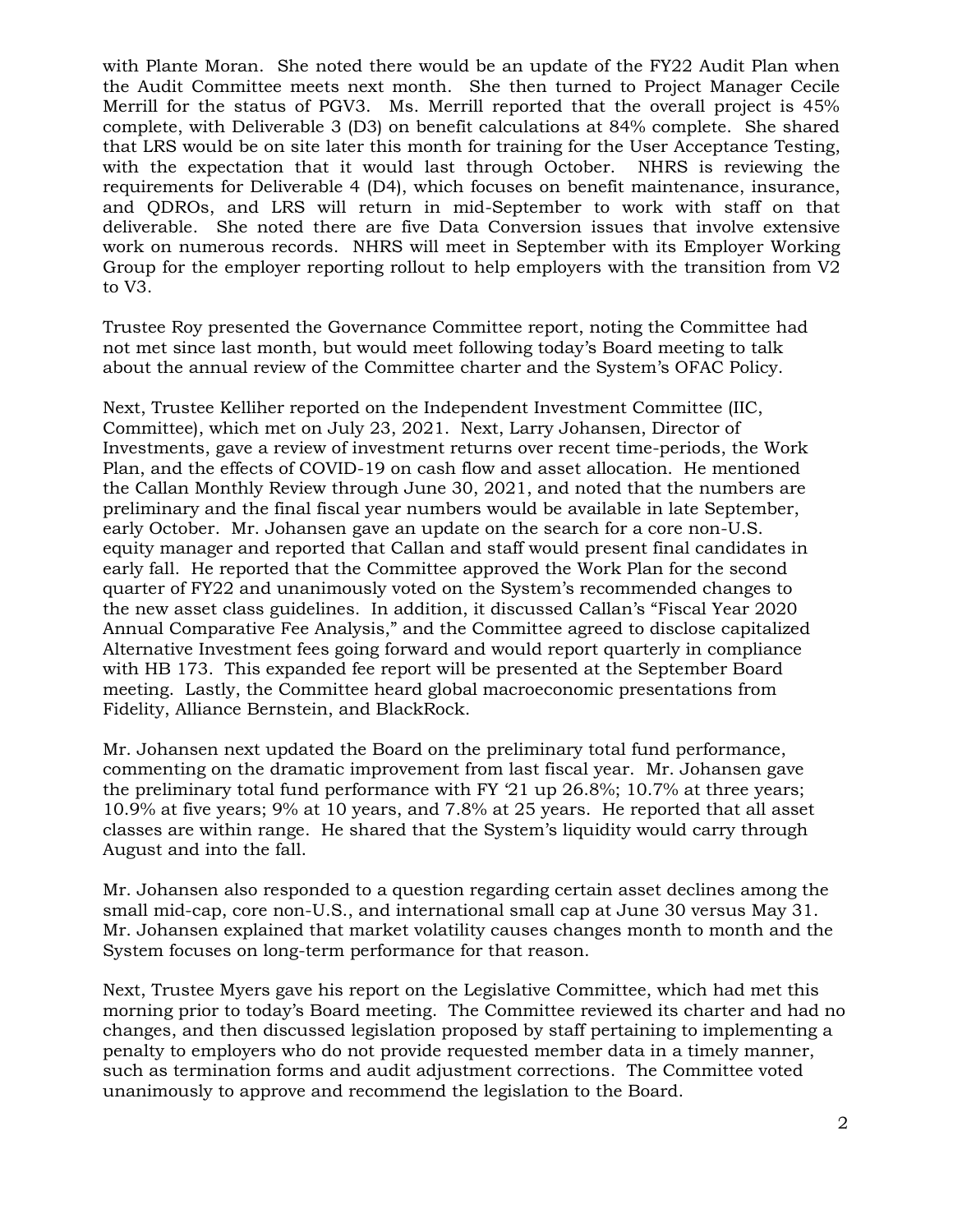On a motion by Trustee Hart, seconded by Trustee Kelliher, the Board voted to accept the Legislative Committee's recommendation that the Board support draft legislation prepared by staff establishing a penalty for employers who do not provide requested member or retiree information in a timely fashion. Trustee Mezzapelle abstained.

Trustee Myers then asked Marty Karlon, Director of Communications and Legislative Affairs, if he had anything to add. Mr. Karlon said he would reach out for a sponsor in advance of the filing period for House bills, which opens on September 13.

Next, on behalf of Trustee Coates, Deputy Director and Chief Legal Counsel Tim Crutchfield presented the report on the Benefits Committee, which had not met since the last Board meeting, and is expected meet prior to the September Board meeting.

Trustee Hart then gave the PPCC report, noting the Committee met on August 5, and performed its annual charter review. The Committee then discussed action on the possibility of a six-month evaluation of the Executive Director, and the Committee agreed it would propose it to the Board next month.

Next, Executive Director Jan Goodwin gave her report, commenting that since the Phase 2 COVID-19 transition began on July 1 opening for limited hours to the public, NHRS has not seen a high number of walk-ins and attributed that to information provided by the Contact Center, and the NHRS website.

She then imparted the KPM score of 90.4%, which is below the 95% benchmark, and noted the missed KPMs in July were due to staff training and the shortage of staff. Ms. Goodwin next informed the Board that NHRS had attended the Legislative Performance Audit and Oversight Committee (LPAOC) meeting on July 26, noting it had not made a final decision to move forward with an audit on the System's investment performance, but that it appeared unlikely any such audit would commence in 2022.

She then shared that NHRS mailed the COLA letters to the impacted 2014 July retirees to inform them that they would begin receiving their monthly COLA payments in August 2021, with retroactive amounts included.

Ms. Goodwin commented on the Member Satisfaction Survey, which reflects a high number of satisfied members, and attributed that to the work of the Contact Center, which the System implemented last December.

Next, she went over her Action Plan, noting it allows for opportunities that may arise, and mentioned the focus is largely on PGV3 and continued IT security. Lastly, she noted the Contact Center's ongoing success rate with answering calls.

Following Ms. Goodwin, Mr. Crutchfield gave his Legal report, and began with appreciation for Nancy Cone and the work of the three employer auditors on completing the 23 GASB audits. He noted two of the three auditors were new to the process, having only started working for the department a few months ago. He stated that the Annual Ethics Surveys would go out before the September Board meeting. In closing, Mr. Crutchfield applauded the efficient management of Attorney Diana Crichton, NHRS Hearings Examiner, noting that there are zero pending disability appeals at this time.

Director of Finance Gerard Murphy opened his Finance report with the System's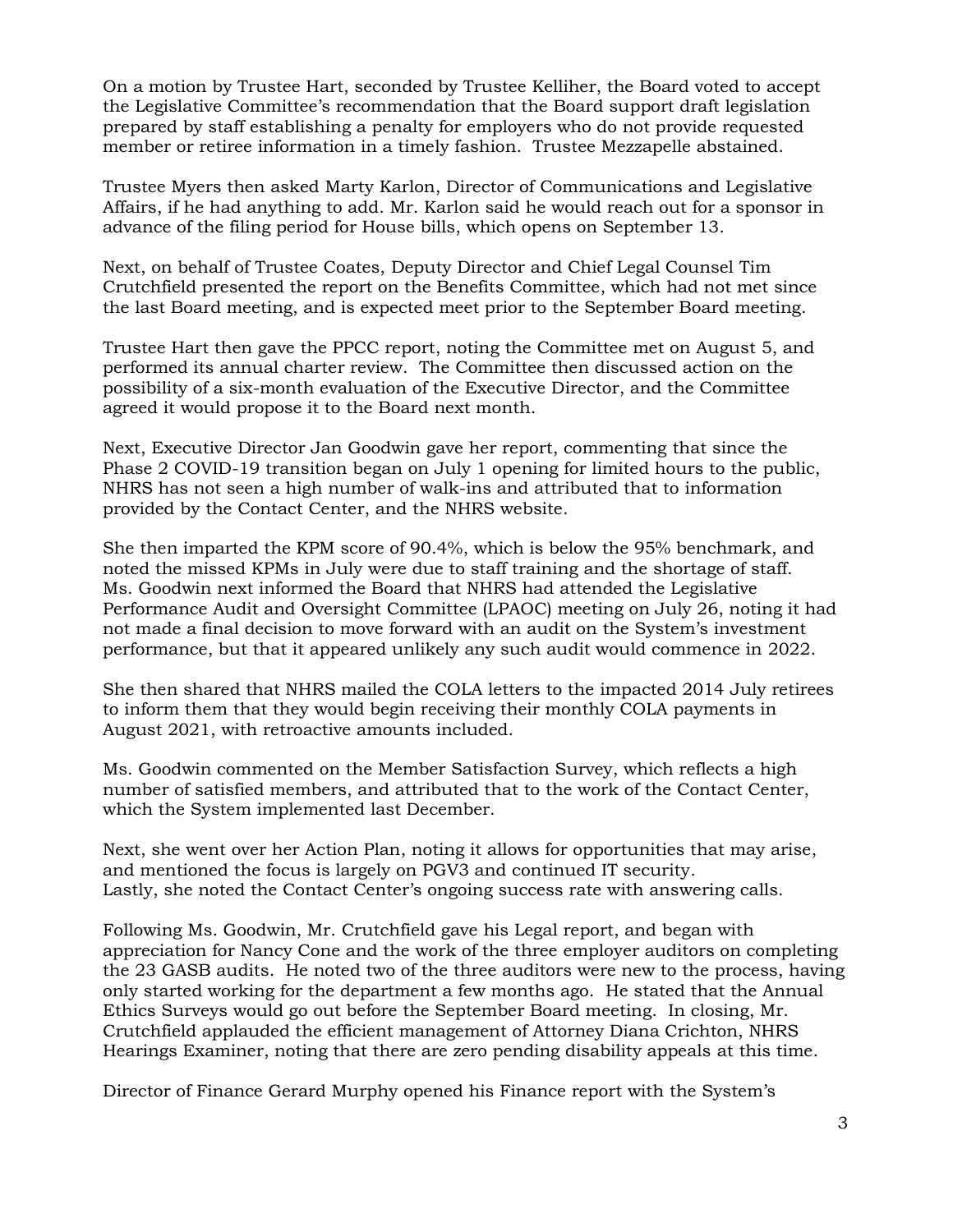Preliminary net position as of June 30, 2021 of \$11.13 billion, an increase of about \$2 billion from the net position from June 2020. He stated that Finance would present the final, audited net position for FY21 in the Annual Comprehensive Financial Report (ACFR) at the December Board meeting. He then shared that cash flows are as expected for the month and the fiscal year.

Next, Mr. Murphy reported on the budget vs. actual, noting the System is about \$400,000 over budget in total due to the negative variance of \$2.7 million within the external investment category, caused by better than expected investment returns. All other budget categories had a positive variance of \$2.4 million.

Mr. Murphy shared that Finance continues to work with employers to establish their electronic payments, since it discontinued use of the lockbox on July 1 and has encouraged employers to make payments through the NHRS Quick-Pay website, or make ACH payments through their own banks. He also reported that Finance continues to prepare documentation for the PGV3 meetings with the Employer Working Group and a group of external payroll providers to help with the transition to use PGV3.

Next, Mr. Murphy presented to the Board an overview of actual monthly cash flows and cash balances for FY21 and expected cash flows for FY22, noting the FY21 cash balances were sufficient to fulfill obligations. A brief question-and-answer session followed the presentation and a discussion ensued on the variables associated with funded contributions.

Mr. Clough next provided his IT report, updating the Board on topics including the completion of the Enterprise Firewall project, ongoing monthly security awareness training, and the status of the Social Miner project. He stated IT completed the annual Plante Moran audit, as well as an internal audit on office permission of staff access to data appropriate for their respective positions.

He also noted that IT met its KPMs, and had a 99% customer satisfaction rate this month. In closing, he went over his Action Plan, noting the focus on security.

Next, Director of Member Services Nancy Miller gave her report, stating that her department completed processing 775 July retirements, a higher amount than in past years. Ms. Miller noted her department has two openings for Member Account Specialists, and a Service Purchase Technician, which once filled, Ms. Miller expects it will correlate with meeting KPMs.

She then updated the Board on the JRP's efforts to select a new, third-party administrator, BPAS & Community Bank Trust (CBT), and that NHRS would meet with BPS representatives next week, to go over administrative duties and possibilities for transferring data.

Ms. Miller announced that two temporary workers joined Member Services last week to assist with the employer audit corrections, noting that an evaluation would occur after one and two months to gauge productivity.

Lastly, she noted Member Services missed some KPMs due to staff training and ability, which she expects would adjust with new hires. She reported that staff fulfilled 90% of requested estimates in July, but missed timely completing 11 estimates to meet the KPM.

Next, Mr. Karlon opened his PIO report by acknowledging the increased submissions of pre-selection forms, resulting from the stand-alone email sent to members in early spring.